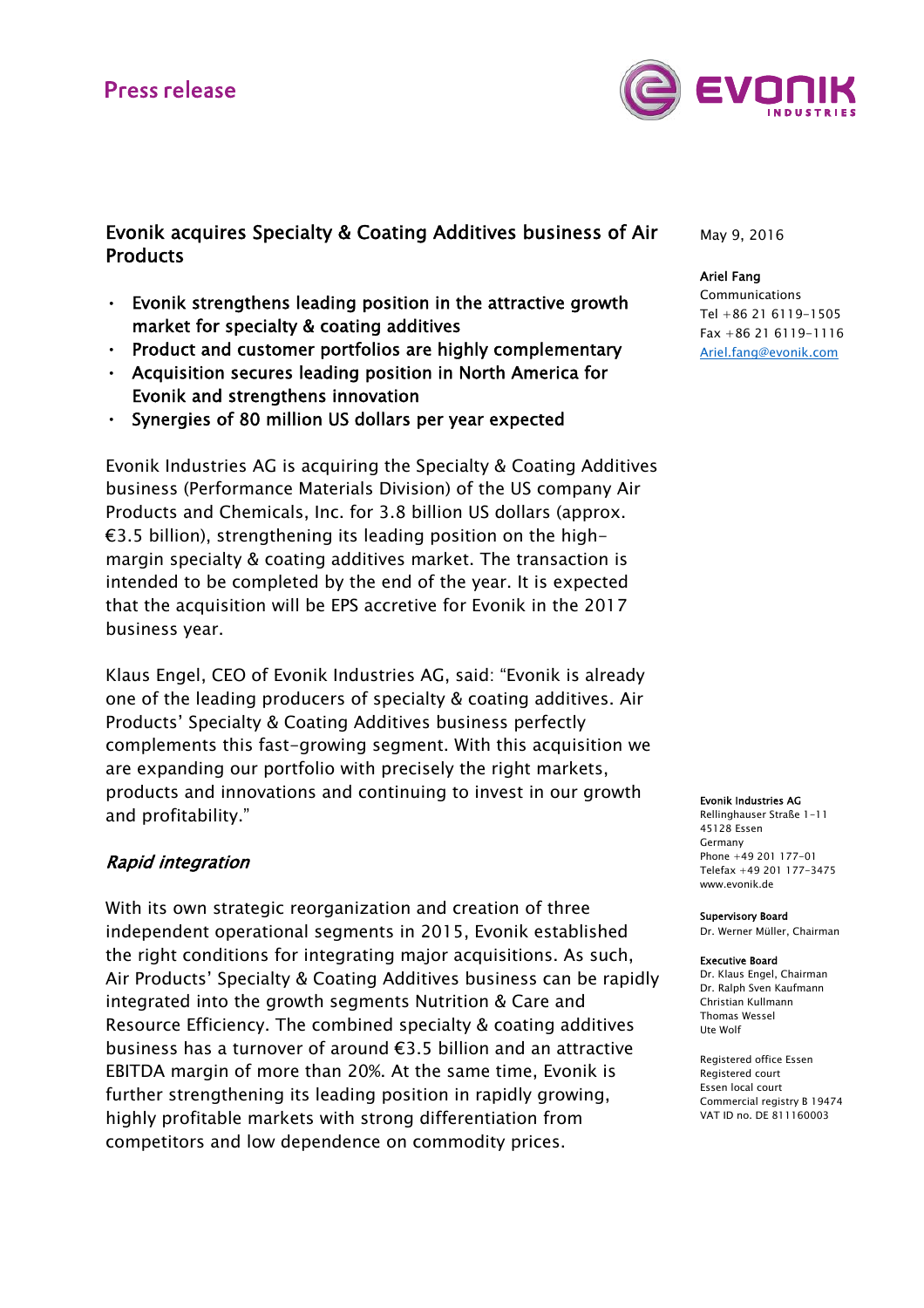# **Press release**



## Highly complementary products and markets

With their products and their strong positions in the key global markets, Evonik and the newly acquired business are highly complementary. Their specialty & coating additives add critical and highly valuable characteristics to their customers' products. The two businesses serve three particularly attractive, rapidly growing core markets: coating and adhesive additives, high-value PU foam additives, and specialty surfactants for industrial and institutional cleaning. They target the same end customers, but with different and complementary products. For instance, Evonik is a leader in PU foam stabilizers while the Specialty & Coating Additives business of Air Products is well positioned in PU foam catalysts. Demand for these products is rising strongly, and the market for these additives will grow far more quickly than overall demand for chemical products.

Geographically, Evonik and the acquired division also complement each other. While the focus of the Air Products' business is on North America and Asia, Evonik is particularly strong in Europe. With the current acquisition, Evonik is crucially boosting its standing in the North American market, allowing it to serve the increasingly global activities of its customers even more effectively. At the same time, by growing in North America and Asia, Evonik is reducing its dependence on the European market and therefore better protecting its own business against economic fluctuations in individual regions.

## Strengthening innovation

Like Evonik, Air Products' Specialty & Coating Additives business follows a solution-oriented business model driven by intensive interaction with customers in research and development and outstanding technical service. The acquisition will allow Evonik to significantly strengthen its innovation leadership.

## High synergy potential and tax benefits

By optimizing production/logistics, marketing/sales and administration, Evonik expects to generate cost synergies of 60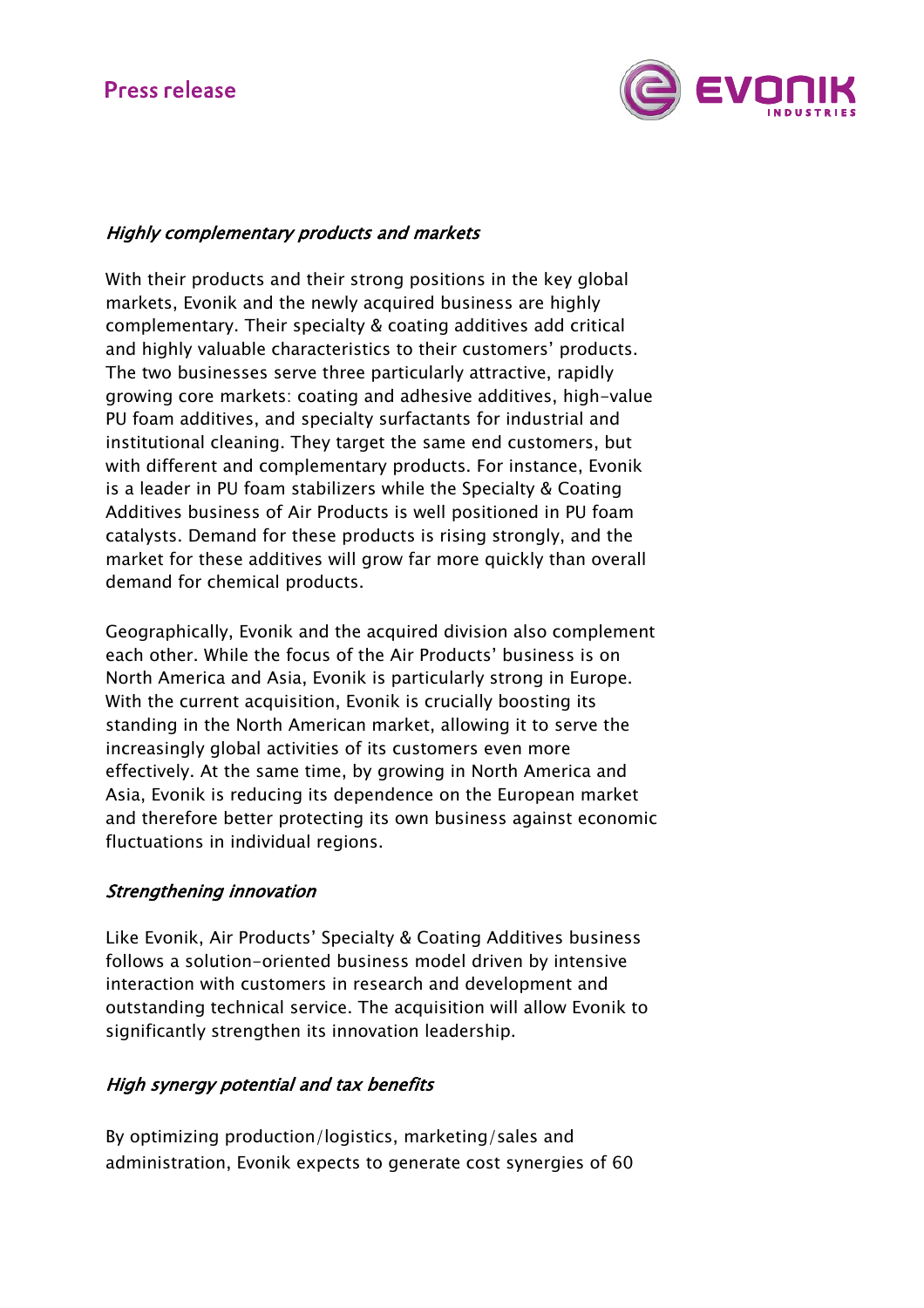

million US dollars per year. These should be fully realized by 2020 at the latest. In addition, Evonik expects to achieve revenue synergies by combining innovation activities, leveraging the respective client bases and product portfolios, and taking advantage of geographical adjacencies. In total, the deal is expected to generate annual synergies of 80 million US dollars.

The transaction is partly structured as an asset deal, which will lead to tax benefits which are typical for transactions of this nature. These benefits amount to a net present value of more than 500 million US dollars.

## Transaction financing

Half of the outlay for the acquisition will be financed with the company's own funds, the other half with additional debt. Evonik will maintain a strong balance sheet and continues to aim for a solid investment grade rating after the transaction.

The planned acquisition remains subject to formal approvals from the relevant antitrust authorities.

### Additional information on Air Products' Specialty & Coating Additives business

The Specialty & Coating Additives business of Air Products is the Performance Materials Division within the Materials Technologies Segment of Air Products and Chemicals, Inc. In 2015, the business generated a turnover of around 1.1 billion US dollars and posted EBITDA of 242 million US Dollars, which represents a margin of 22%. It has around 1,100 employees at 11 production and development locations and offers local customer support in all key global regions.

#### Company information

Evonik, the creative industrial group from Germany, is one of the world leaders in specialty chemicals. Profitable growth and a sustained increase in the value of the company form the heart of Evonik's corporate strategy. Its activities focus on the key megatrends health, nutrition, resource efficiency and globalization. Evonik benefits specifically from its innovative prowess and integrated technology platforms. Evonik is active in over 100 countries around the world. In fiscal 2015 more than 33,500 employees generated sales of around €13.5 billion and an operating profit (adjusted EBITDA) of about €2.47 billion.

Evonik Industries has been producing specialty chemical products in the Greater China region (Mainland China, Hong Kong and Taiwan) since the late 1970's; with wide-ranging trading relations already in place prior to this in the region. Evonik regards Greater China as one of the driving forces of the global economy and we